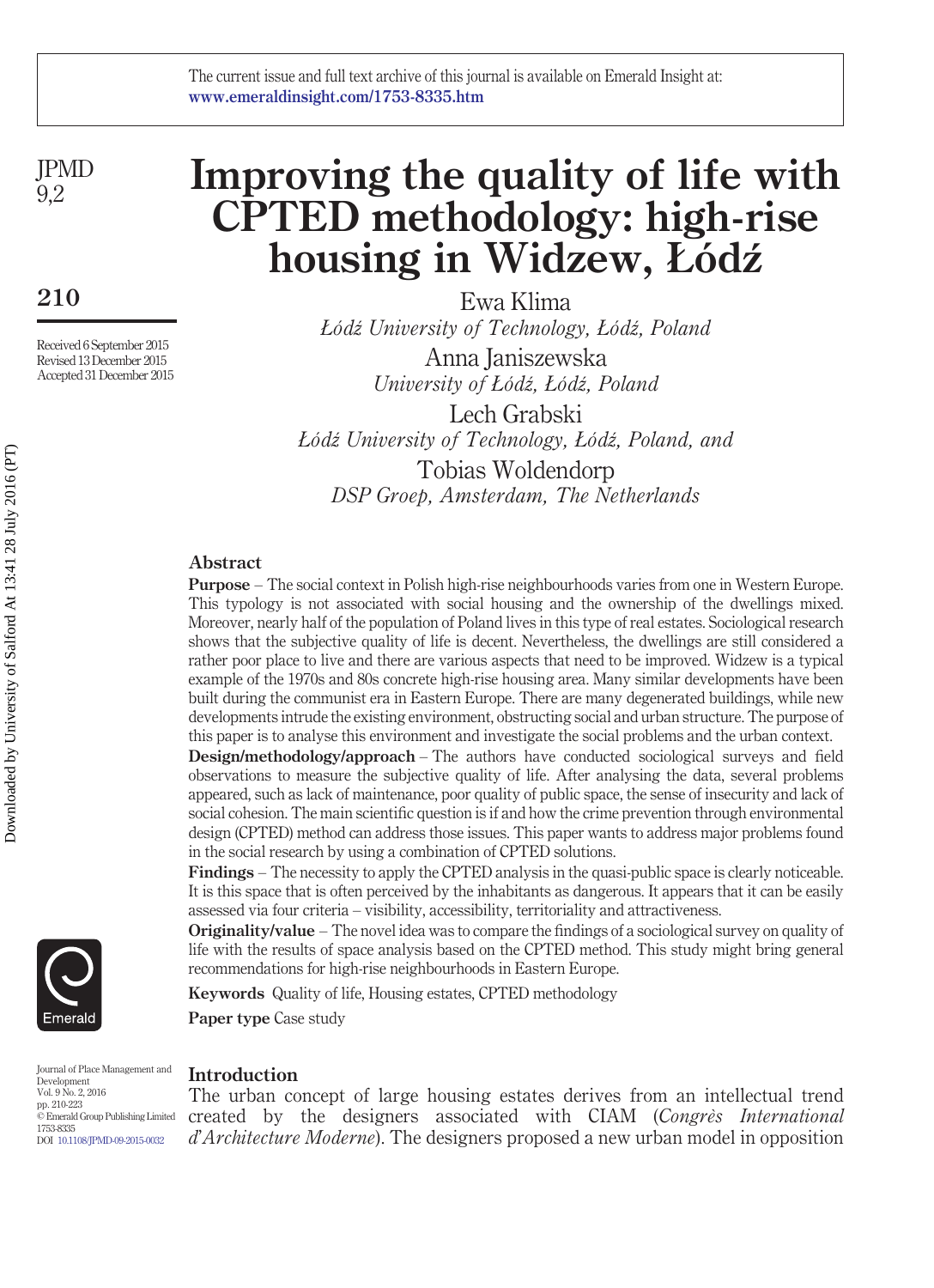to the nineteenth-century city plan. To put it simply, the model amends the structure of the building development on two levels: on both the level of the city and the district. In the city, it separates functions (housing, commerce, industrial, etc). and ascribes them to separate zones (zoning). On the scale of the district (neighbourhood), it loosens the urban structure and connects the vast public space with the surrounding greenery. Moreover, traffic is highly separated from pedestrians. The districts that are created constitute a composition of numerous repetitive elements within a large area.

Unfortunately, the Polish urban structure of the districts diverges from CIAM's initial principles; it is distorted by the ideology of real socialism and the centrally planned economy [\(Basista, 2001\)](#page-11-0). During this period, the inefficiency of the Polish economy resulted in sub-standard workmanship. At present, the high percentage of large housing estate areas are governed by post-socialist housing associations. The city authorities perceive these areas as private property and leave the urban renewal initiative to the given housing association. In practice, the redevelopment is minimized to technical modernization of buildings.

The social context in Polish high-rise housing varies from those in other Western countries. The majority of dwellings are not typical of social housing districts. Moreover, the ownership is mixed – private, cooperative, council-owned. Nearly half of the population of Poland lives in these types of buildings, as they constitute 46 per cent of housing; nevertheless, these are still considered a poor place to live. While the sociological research shows that the quality of life is decent, various aspects still need improvement.

Widzew is a typical example of the concrete high-rise housing area from the 1970s and 1980s. Numerous similar developments were built during the communist era in the Eastern European countries. Many social and urban problems converge in Widzew. There are several deteriorated buildings, while new developments intrude into the existing environment, changing the social and urban structures.

The authors have conducted social surveys and field observations to measure the subjective quality of life. After data analysis, several problems became apparent, such as the lack of maintenance, the poor quality of public space, the sense of insecurity in certain places and the lack of social cohesion.

The following thinking pattern can be constructed: quality of life, sense of safety and creation of a safe space. These constitute the research issues raised in this article. The subject of the authors' interest and the aim of the article is to compare the sense of safety of high-rise housing estate inhabitants, conceptualized as the sense of safety or feeling of security, in selected areas, with an objective space analysis using the crime prevention through environmental design (CPTED) method. The sense of safety is treated as one of the components of quality of life. The second purpose of the text is associated with it: it involves showing the relation between quality of life and the sense of safety as categories which are subjectively created by people. Frequently, these subjective feelings have nothing in common with facts – police statistics and the specialists' conclusions regarding space. It is confirmed by the research conducted in  $L\acute{o}d\acute{z}$  by S. [Mordwa \(2003,](#page-12-0) [2010,](#page-12-1) [2011a,](#page-12-2) [2011b,](#page-12-3) [2013\)](#page-12-4).

It is worth mentioning that similar studies have also been conducted in other cities. The researchers of the Jagiellonian University took part in an international project – the Crime Prevention Carousel. The Polish section of the studies were concerned with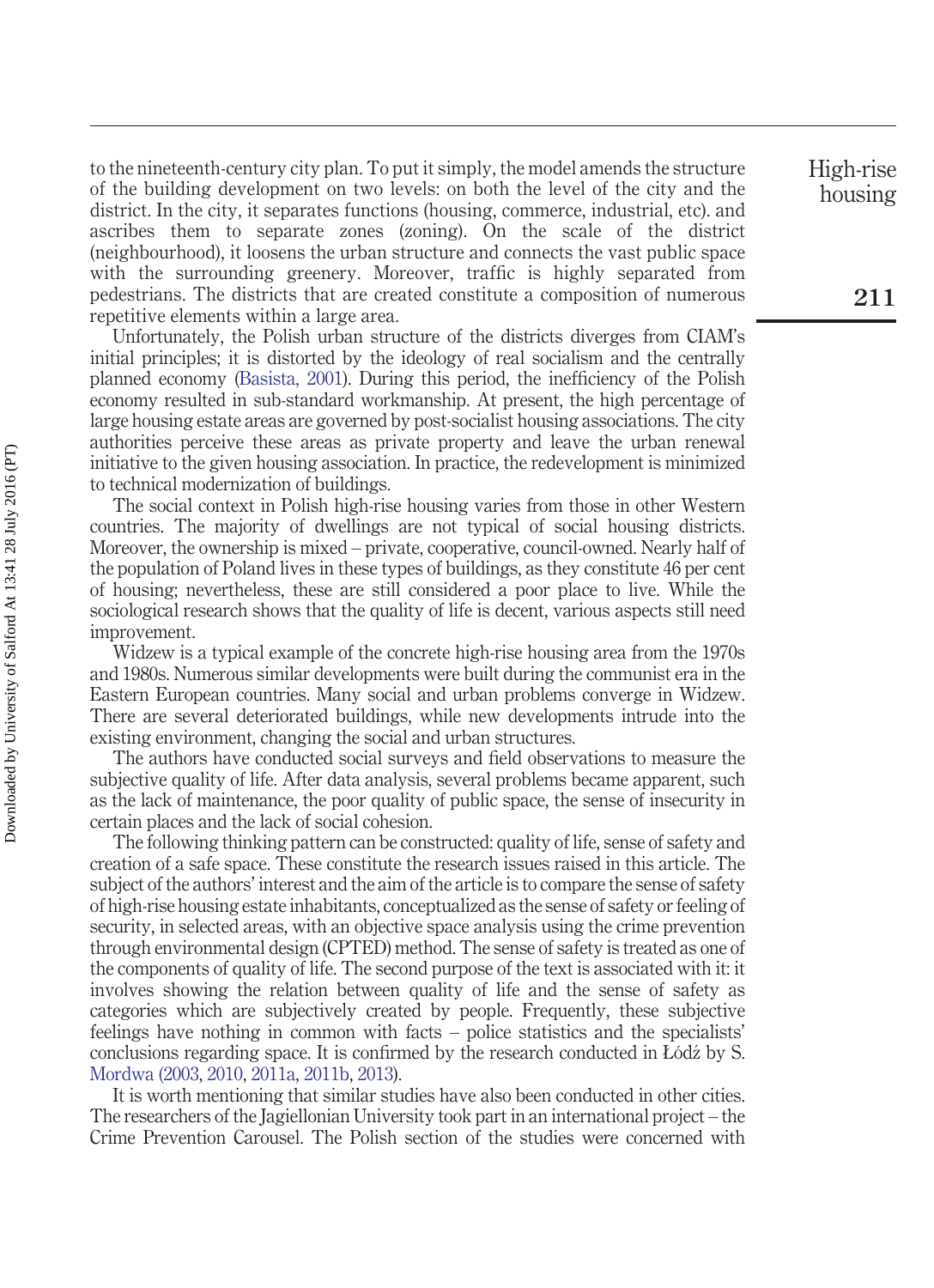<span id="page-2-0"></span>

| JPML                                        | Type of project                             | Description of project/measurements                                                                                                                                                                                                                                                                          |
|---------------------------------------------|---------------------------------------------|--------------------------------------------------------------------------------------------------------------------------------------------------------------------------------------------------------------------------------------------------------------------------------------------------------------|
| 9,2                                         |                                             | Quality of life indicators The analysis of the level of living using both the so-called "hard" statistical<br>data based on official information, and the "soft" indicators, that is data                                                                                                                    |
| 212                                         | Sustainable indicators                      | based on public opinion questionnaires<br>Monitoring the changes in the level of living and predicting the directions<br>of these changes including the balance that should exist between the<br>natural environment, the technology used to control the nature, the                                         |
|                                             |                                             | economic conditions and the social environment<br>Crucial in these projects are both the statistical measures and the results of<br>surveys                                                                                                                                                                  |
|                                             | Benchmark                                   | The projects take into account the aspects of life of local communities,<br>which are directly linked to the assumed purposes of the development; the<br>crucial research task is to determine whether the changes go in the<br>predicted direction. The measures based on the official statistical data are |
|                                             | Neighbourhood projects                      | of greater importance in the analyses<br>The projects represent a research issue narrowed down to the description<br>of the level of living within a few of its key aspects, such as social<br>exclusion, safety or the level of crime risk                                                                  |
| Table I.<br>The methods of<br>measuring the |                                             | These projects use almost solely statistical measures, without conducting<br>surveys                                                                                                                                                                                                                         |
| quality of life                             | <b>Source:</b> Jabkowski and Kilarska, 2013 |                                                                                                                                                                                                                                                                                                              |

another housing estate – Pradnik Czerwony in Cracow [\(Crime Prevention Carusel, 2007\)](#page-11-1). These studies dealt solely with the sense of safety in the public spaces of large housing estates. The research presented below focuses mainly on the quality of life in all spaces used by the inhabitants of the high-rise housing estates.

## **Quality of life and safety**

Conducting research on the subject of quality of life is a result of, among others, the necessity to determine its initial state to improve life conditions. Therefore, the analysis of the citizens' quality of life is essential, as it constitutes a criterion for the rationality of economic processes and the country's economic policy. The scientific interest in these issues is also connected to the advantages and risks of the progress of civilization. Not only is the financial status analysed, but also the emotional, mental, spiritual and moral state of humans who both make use of the benefits of civilization and suffer from the unfavourable consequences of the social and economic development (e.g. environmental pollution, new social pathologies).

The interest in the issue of quality of life dates back to the 1950s, when the standard of living in local urban communities began to be monitored in the USA. It was then that the material components of prosperity were first measured, while the level of life was gauged via the index of the gross domestic product per citizen. Although the index created a compound image of the standard of life, it only viewed quality of life from the somewhat narrow perspective of economic development. The pioneering research on the subjective aspect of the quality of life among Americans was conducted in the 1960s by Campbell, who attempted to measure psychological welfare and its determinants on the basis of the subjective assessment of the subjects and their life experiences.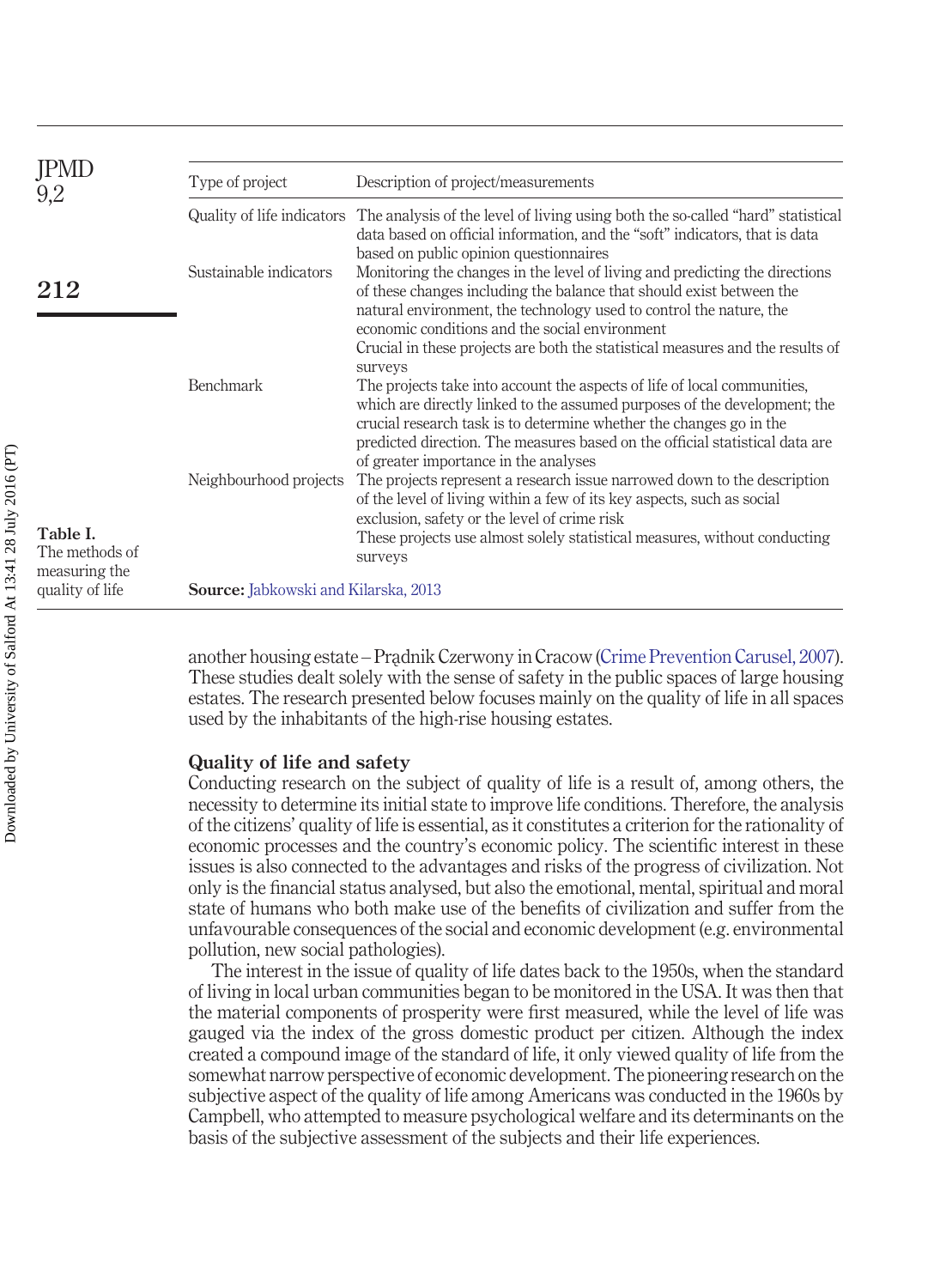The scientific interest in the notion of quality of life grew astoundingly fast. The practical studies conducted differed from each other because of diverse theoretical concepts, research issues and purposes. These projects can be divided into four groups, based on the methods used to measure quality of life [\(Table I\)](#page-2-0).

As mentioned, it is difficult to present a single, complete definition of the quality of life. [Romney \(2002\)](#page-12-5) stated that there is a countless number of definitions thereof, while [Faden and Leplege \(2002\)](#page-11-3) noticed that the notion of quality of life observed from the perspective of multiple schools has many things in common. [Chinball and Tait \(1999\)](#page-11-4) described the concept as elusive. More importantly, the social sciences focus on the quality of life in its universal meaning [\(Baumann, 2006\)](#page-11-5).

In this article, within the short review of the definitions of the quality of life, attention has been paid to those most general in nature as well as the group with the list of disciplines and the aspects of life taken into consideration when measuring the quality of life. The general definitions are identifiable with the global ones, as they regard the notion of well-being and concern human subjective satisfaction with life as a whole (e.g. life satisfaction, auspiciousness). The definition of the quality of life by [Liu \(1970\)](#page-11-6) has been recognized as remarkably general and open – it constitutes a collection of needs, the fulfilment of which makes people happy. In this definition, the set of values including the quality of life is practically endless. The definitions which specifically designate a list of notions determining a good or bad life, both on the material (prosperity, poverty) and the non-material level (welfare, discontent), are constructed slightly different.

The term used by the World Health Organization (WHO) can be considered an example of the second group definition, according to which the quality of life is an individual perception of one's own position in life while taking into account the cultural conditions, personal values connected with one's own goals, expectations, norms and problems. It is influenced, in a complex way, by physical health, mental state, the level of independence, personal relationships and environmental features important to a given person. Therefore, this notion concerns the subjective assessment of one's own life rooted in the cultural and social context, and cannot be identified with "health status", "life satisfaction" or "well-being" [\(Rapley 2003,](#page-12-6) p. 50; all the quotations in this article are rendered by an interpreter Ms. D. Kielan). The quality of life is also presented as a subjective category in the definition by M. Wallden:

[…] the quality of life for an individual is both subjective and normative, and it is determined by the range within which an individual can fulfil his/her needs and plans. […] a significant aspect of the quality of life constitutes the conditions of living. In case of an individual, these conditions comprise the physical and cultural surroundings (environment), the means at one's disposal and the social odds of fulfilling the needs and plans (Wallden after [Wallis, 1976,](#page-12-7) p. 137).

A similar way of thinking appears to be present in numerous other definitions. For example, Björn Enquist states that: "The quality of life is a degree to which an individual can achieve a sense of safety and self-worth and maximize his/her own intellectual, mental and physical possibilities to achieve his purposes" [\(Woźniak, 2005,](#page-12-8) p. 114).

In the definitions of quality of life, the emphasis on the fulfilment of needs is rather obvious, as a human being has the right to live well, honestly and affluently, he/she has to have all he needs, be healthy and respected, love and be loved. Safety doubtlessly plays an important role among those needs. To refer to A. Maslow's theory of needs – the need for safety is one of the basic categories of needs identified as comfort, peace and the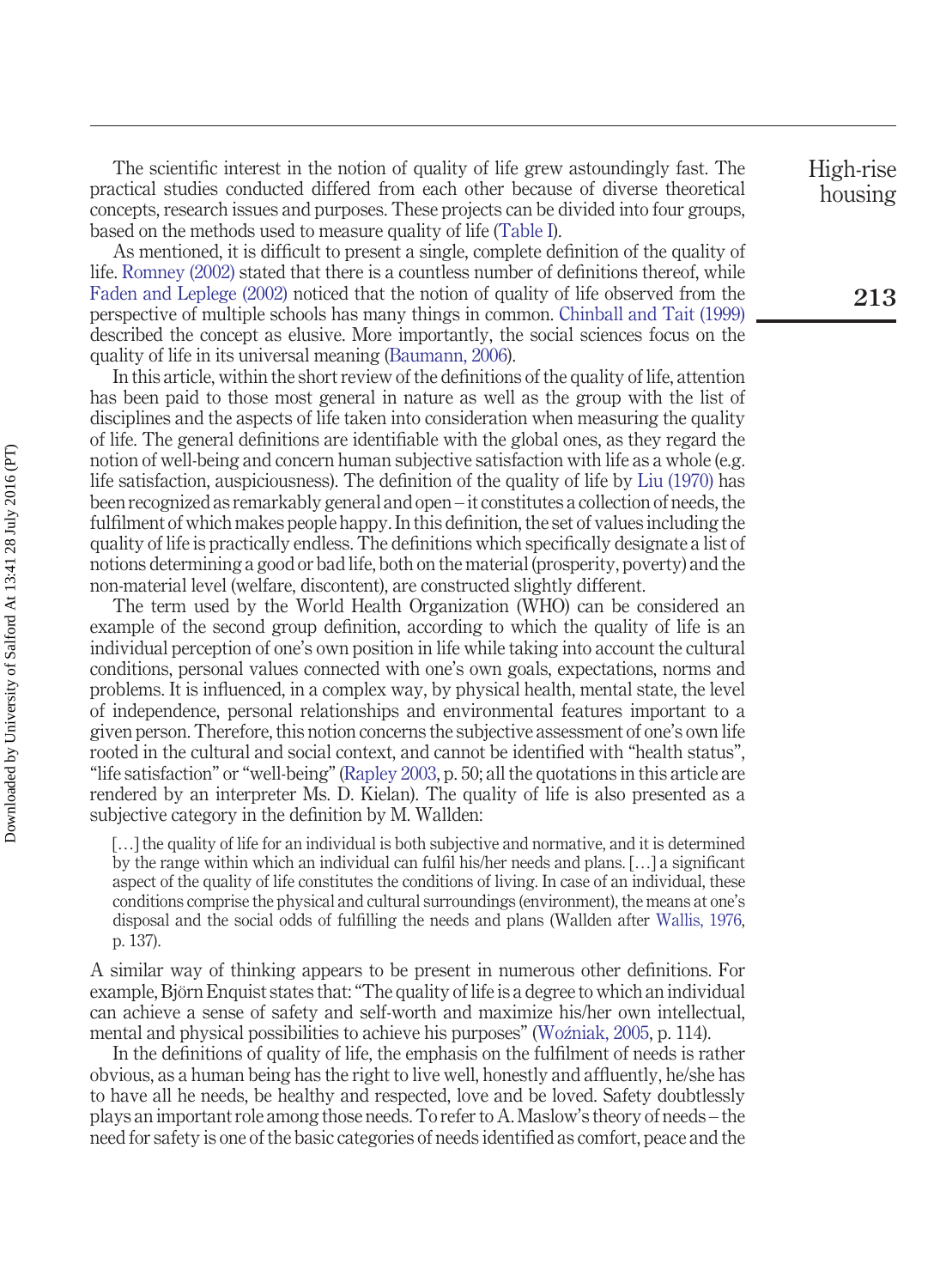lack of fear. The lack of its fulfilment destabilizes human and social group behaviour. The need for safety can be treated as a value; therefore, it can be understood as an axiological category, comprising all that is precious and desirable and what constitutes a purpose of human aspirations (*Encyklopedia* […], 2007). According to [Tischner \(1982\),](#page-12-9) values are an important element of human social life  $-$  they allow us to distinguish between the important and the indifferent, the good and the bad, the safe and the dangerous. Therefore, they enable the avoidance of many threats, while the safety itself, as a state valued by man, constitutes something invaluable, a purpose of his actions. JPMD **214**

> The safety of an individual comprises two main components, the objective state (when there are no threats) and the subjective state (when an individual is convinced there are no threats). The sense of safety (with both components) is achieved when the individual's life situation (objective and subjective) is not at risk of deteriorating in the aspects considered important by the individual. In that respect, the sense of safety concerns not only the aspects associated with crime, but also others, such as financial, health and social security, etc. The sense of safety is also determined by the level of fulfilment of current needs (no risk of becoming a victim of a crime) and the existing bases of their fulfilment in the future. The state of safety is considered a state free of threats, which both originate in the actions of individuals (these threats are easier to prevent) and appear regardless of them [\(Jabkowski and Kilarska 2013\)](#page-11-2).

> Therefore, the sense of safety is defined as being able to feel non-threatened. If this crucial human need is unfulfilled, it may prevent the proper functioning of an individual in the society. This understanding makes it possible to treat the sense of safety as the feeling of assurance that the institutions meant to secure safety will work efficiently. However, in a modern understanding of prevention, the concept of demanding attitudes is more often abandoned, emphasizing that the country and its institutions can guarantee only the bare minimum of safety. Anything beyond this minimum depends on the level of activeness, the reserves and the ability to self-organize (non-institutionalized, e.g. within a neighbourhood, or institutionalized, e.g. an non-governmental organization) to improve safety via the citizens' activities for their neighbourhood community or the community of their city. The term "sense of safety" is multidimensional: it includes social safety (the feeling of closeness and love, social ties, family connections, etc.), financial/social security (work, income level, living conditions, the possibility of financial support, etc.), health security (health level, mental state, etc.), safety on the level of the environment (environmental pollution, environmental threats, etc). and international safety (terrorism, globalization risks). In the article, attention was paid not only to the so-called traditional sense of safety, that is the one connected with criminal activities [\(Jabkowski and Kilarska 2013\)](#page-11-2). Some aspects of other dimensions of the sense of safety were also taken into account.

## **The sense of safety in Widzew**

Empirical research, i.e. self-administered questionnaires, regarding the quality of life in housing estates were conducted[\[1\]](#page-11-7) in 2008[\[2\]](#page-11-8). Their scope encompassed all housing estates in Łódź. However, for the purposes of this article, a selection has been made, focusing on the data from Widzew. The number of surveys conducted in 2008 amounts to 1,032, including 220 in the researched area. It needs to be emphasized that the purpose of the research was to assess the quality of life among the inhabitants of the housing

9,2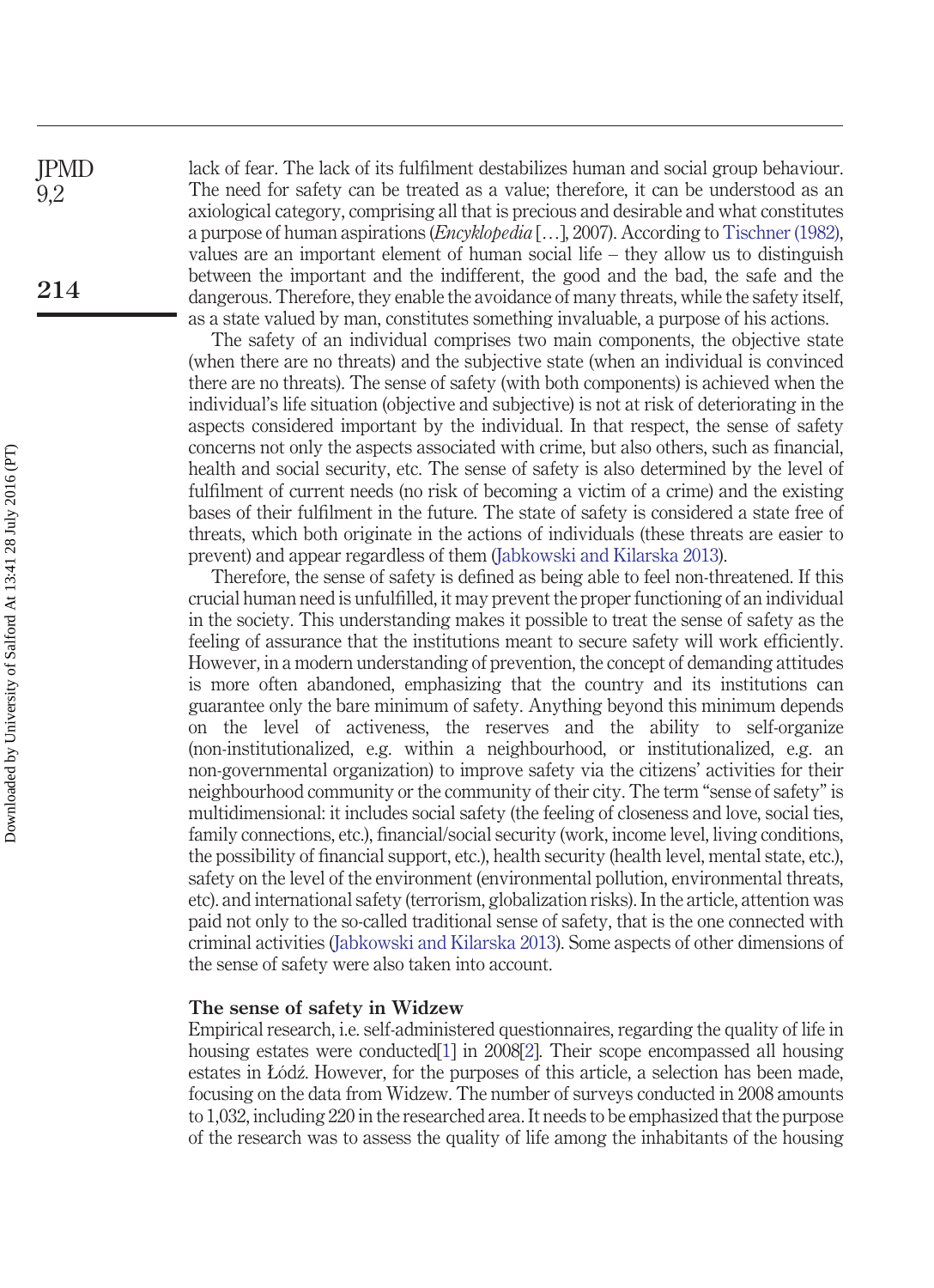estates. The study was not dedicated solely to safety, and the issues associated with it were included in the questionnaire as variables regarding the quality of life.

It has been assumed that life in a housing estate goes on in three types of spaces neighbouring with each other –private space, quasi-public space and public space. All types of space can be associated with specific places. Private space encompasses the apartment. It has certain fixed characteristics. It is ours and separated from the rest of the world – with walls, windows and doors, unable to be crossed without the knowledge of the dweller. Otherwise, a crime occurs. A quasi-public space can be accessed not only by the inhabitants of the housing estate, but also other, specific, people – neighbours whose apartments are located within the same housing estate, administrators, postmen, etc. Others who appear in this space are treated as strangers who can be considered a threat and disturb the sense of safety. This zone definitely includes the corridor outside the apartment, the staircase, the attic, the elevator and the cellar. The latter can be considered a borderline space, private and quasi-public at the same time. The cellars in housing estates are divided into boxes that belong to the apartment owners. It has been assumed, for the research purposes, that the outside space comprises areas such as lands in front of the building, nearby playgrounds and car parks.

A quota sampling has been performed on the basis of data such as age and gender. An actual demographic structure was generally preserved. The participants of the study in Widzew included 55.3 per cent of women and 44.7 per cent of men, with the average age of 42.71 years. The overrepresentation of women is ostensible, as Łódź is a city with the highest female sex ratio among the largest Polish cities. The age average corresponds with the age average in the city (with only those aged above 18 years taken into account). More than half of the respondents were married (58 per cent), almost 29 per cent were single, nearly 10 per cent were widowed and only 3.2 per cent were divorced. Two-thirds of the respondents had an education no higher than a secondary one. At the same time, the percentage of respondents with an MA degree was quite high – 18.3 per cent. A statistical relationship between age and education status was observed – the older the person, the lower the education. However, a positive correlation exists between the respondent age and the duration of living in Widzew. The average length of living in the district amounts to almost 19 years.

It has already been mentioned that the research tool has been constructed to assess the quality of life of the residents of housing estates and the questions on the sense of safety were indicators of this quality. However, questions about the safety were also indirect. The direct question asked to assess the level of safety in the housing estate district (public space). On the scale of 0 (no sense of safety) to 5 (maximum sense of safety), the arithmetic mean of the respondents' answers amounted to 3.35, and the mode to 4. A slight relationship between the sense of safety and age can also be observed (the older people are, the lower the sense of safety), similarly with gender (on the basis of Cramér's V) – [Figure 1.](#page-6-0)

The sense of safety in one's own apartment – unsurprisingly – was assessed very high – as 4.46 on the scale of 0 to 5. In the control question, the average was even higher – 4.62.There were also queries about other spaces. The highest average outside of the apartment was obtained by the corridor, by the apartment (the quasi-public space) and, surprisingly, a playground [\(Table II\)](#page-6-1), which is a public space and, therefore, at a considerable distance from the safety of one's apartment. The attic and cellar were considered least safe, as, it seems, they are the most rarely visited.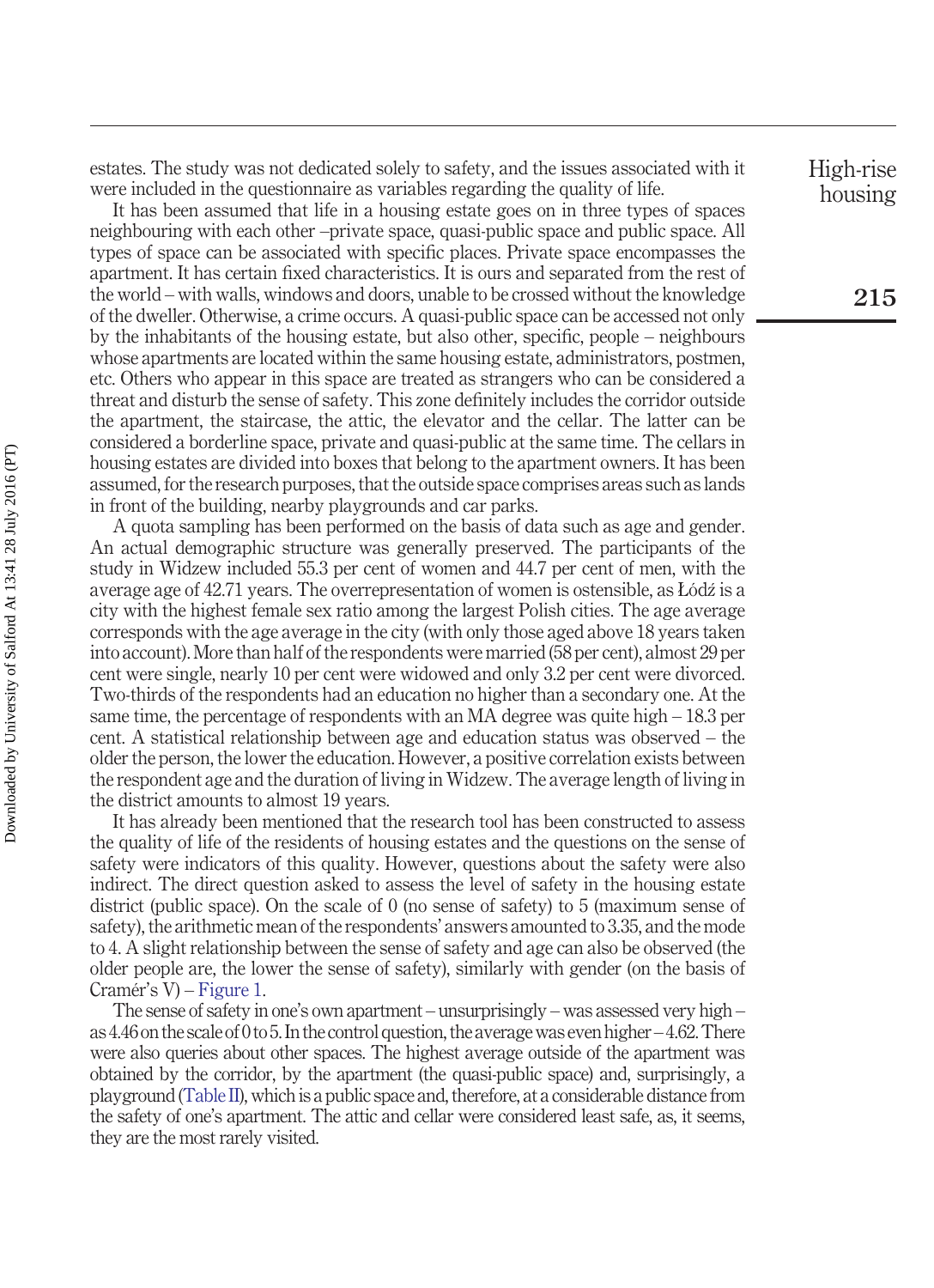

Source: Personal elaboration on the basis of questionnaire surveys

<span id="page-6-1"></span>

|                                            | The type of<br>space                                                      | Place                         | The average assessment of safety | "Our" |  |  |
|--------------------------------------------|---------------------------------------------------------------------------|-------------------------------|----------------------------------|-------|--|--|
|                                            | Private                                                                   | Apartment                     | 4.62                             |       |  |  |
|                                            | Quasi-public                                                              | Attic                         | 2.55                             | 61.1  |  |  |
|                                            |                                                                           | Cellar                        | 3.16                             | 74.1  |  |  |
| Table II.                                  |                                                                           | The corridor by the apartment | 4.19                             | 94.9  |  |  |
| The average                                |                                                                           | Staircase                     | 4.05                             | 87.3  |  |  |
| assessments of safety                      |                                                                           | Elevator                      | 3.62                             | 73.0  |  |  |
| (scale of 0 to 5) and<br>the percentage of | Public                                                                    | In front of the building      | 3.66                             | 63.6  |  |  |
|                                            |                                                                           | Playground                    | 4.14                             | 65.6  |  |  |
| respondents<br>describing the given        |                                                                           | Car park                      | 3.61                             | 56.3  |  |  |
| space as "our"                             | <b>Source:</b> Personal elaboration on the basis of questionnaire surveys |                               |                                  |       |  |  |

The query associated with the public space asked about places to be avoided. The respondents most frequently enumerated shops and their surroundings (22.4 per cent); communication routes (passageways, streets – 17.9 per cent); as well as parks, greeneries and recreation areas (16.8 per cent).

The indirect questions about the feelings of safety were supplementary to the direct questions. Those included, for example, the question about the feeling of belonging to a given community of inhabitants – the question asked whether a given place is, "our" or "no one's". "Our" can be considered "familiar", and therefore safe. It transpired that the answers did not exactly tally with the average assessments of safety. For example, the cellar, with an average sense of safety of 3.16, was "our" for more than 74 per cent of the respondents.

<span id="page-6-0"></span>respondents' gender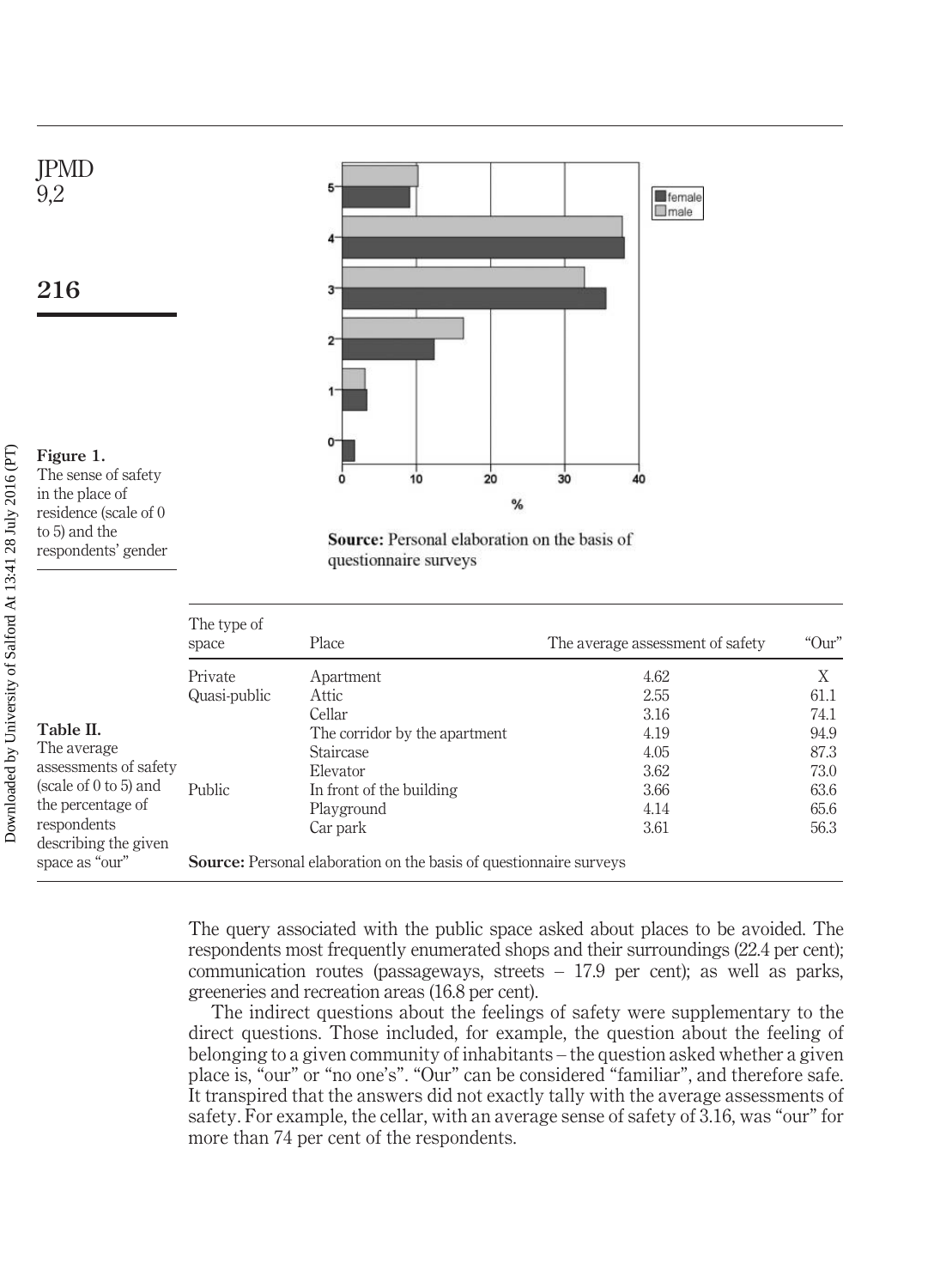Women appeared more likely to fear attics and cellars. The inhabitants of old housing estates have fewer fears regarding attics, while the inhabitants of lower buildings fear cellars less. Other variables do not influence the sense of safety. An elevator is an interesting place to interpret in that context. On the one hand, it constitutes a kind of a route, therefore – a space which connects the place outside the apartment with the area in front of the building, both considered safer than the elevator itself. On the other hand, this closed and cramped space has no windows and, consequently, no possibility of an individual seeing the route or the destination. The negative feelings therefore may stem from several reasons. It has already been mentioned that these are extremely small spaces, with users being forced to encounter each other. On the basis of E.T. Hall's terminology (1966), it can be observed that not only an individual's close personal space is invaded, but on numerous occasions also the intimate space. Furthermore, there is no real possibility of choosing the "travel companion". An individual is therefore locked in, not unlike his or her own apartment – separated from the outside with walls and doors, but not in control of what happens inside and who is allowed in. Additionally, in an elevator, similarly to the cellar, there is no escape route. One cannot see the surroundings clearly, with the light source being always artificial – as if existing outside of the biological time.

## **The space analysis using the CPTED method**

The ideas of Jane Jacobs from her book *Death and Life of Great American Cities* were adopted from across the Atlantic Ocean. Particularly in the UK and The Netherlands since the late 1980s, planners have been working on instruments improving the quality of life for both the existing neighbourhoods as well as the new ones. A programme "Secured by Design" was established in Britain in the early 1990s by the police and the Home Office. The Dutch police developed a strategy based on a pattern of various spatial environments where the safety and security aspects could be implemented. By using Christopher Alexander's *Pattern Language* (1977), the book "Police Label Secure Housing" (Politiekeurmerk Veilig Wonen®, [Korthals](#page-11-9) *et al.*, 1994) improved the cooperation and the communication of crime prevention experts and urban planners. The experiment started in the police district of Hollands-Midden and was implemented nationwide in 1998 [\(Van Zwam](#page-12-10) *et al.*, 1998).

The Dutch approach incorporated the broad theoretical basis. Using *Pattern Language* can be seen as a design protocol for planning practitioners. It consists of approximately 250 patterns, corresponding with both physical and social aspects.

The eight criteria used in "The Police Label" were defined by [Van der Voordt and](#page-12-11) [Van Wegen \(1990\)](#page-12-11) in their *Socially Secured Design Checklist* (TUDelft, 1990). In 2008, the criteria were reduced to four and adopted in the CPTED manual *Sociaal Veilig Ontwerp en Beheer* (Luten, *et al*[., 2008\)](#page-12-12).

The criteria of improving natural surveillance, natural access control, territorial reinforcement and maintenance and management will be used in this case to show that improving public space can decrease crime (mainly burglaries, car-related crimes, thefts, vandalisms, nuisances) and fear of crime in the high-rise area of Widzew.

A great intervention in the buildings' structure is currently not an option. We will look at the landscape to use the four criteria developed by CPTED and show opportunities to improve the inhabitants' environment.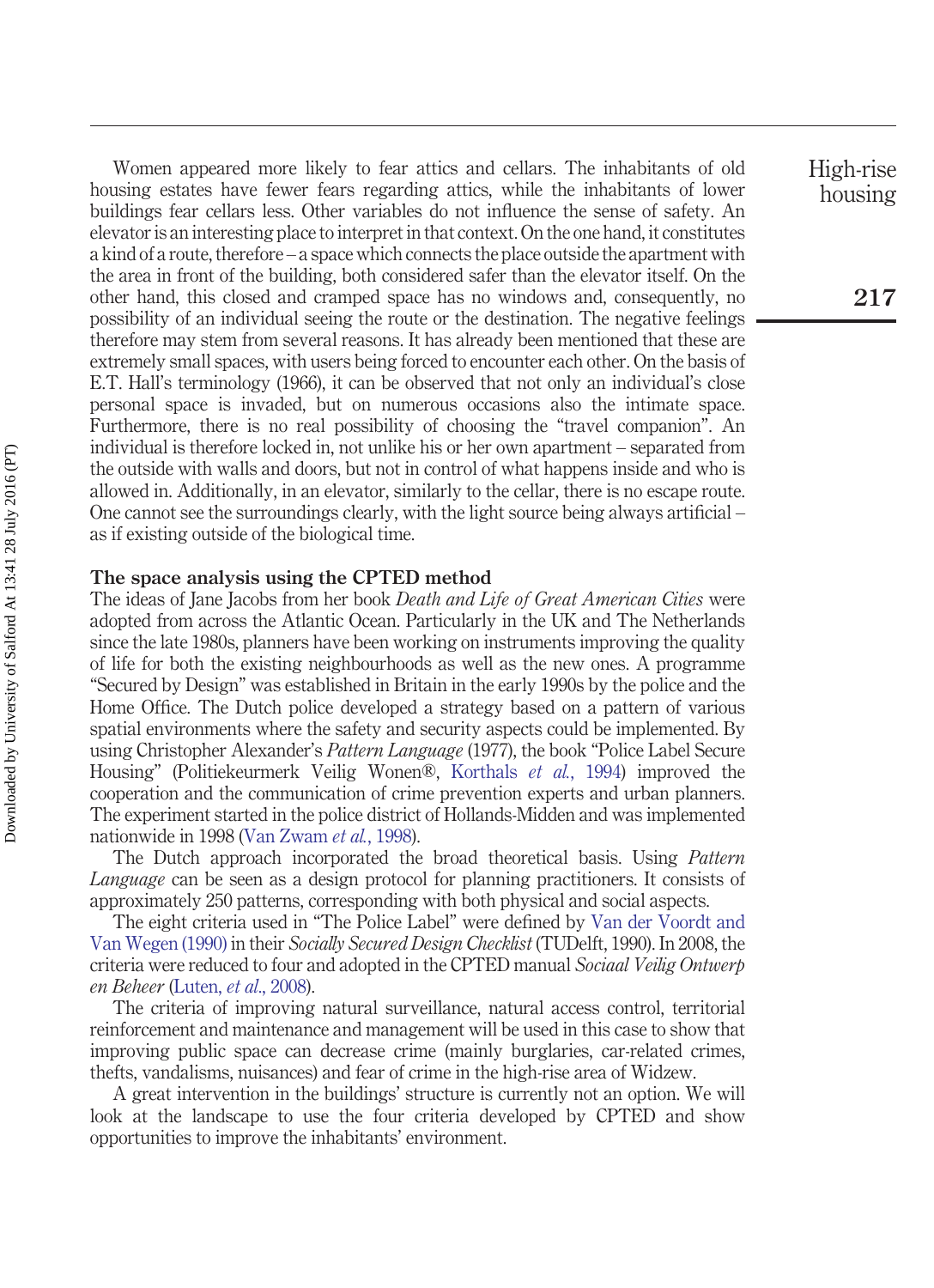| JPMD<br>9,2 | A CPTED approach research, based on a three-day fieldwork in various<br>neighbourhoods in Widzew, might be valid for other places in Poland as well as across<br>Central and Eastern Europe.                                                                                                                                                                                                           |
|-------------|--------------------------------------------------------------------------------------------------------------------------------------------------------------------------------------------------------------------------------------------------------------------------------------------------------------------------------------------------------------------------------------------------------|
| 218         | The authors have conducted social surveys and field observations to measure the<br>subjective quality of life. After analysing the data, several problems appeared, such as<br>lack of maintenance, poor quality of public space, sense of insecurity in certain places<br>and lack of social cohesion.<br>To assess the problems, the following sections enumerate four aspects that were<br>examined |

## *Natural surveillance (visibility)*

- In Widzew, we found that several parks were lit during night-time. Such routes are not ones where you wish to encourage people to walk during evening hours, because pedestrians and cyclists are out of sight of houses at the fringes of the park. Lighting parks fakes safety. Making separate day and night routes is the best solution for a friendly use of the environment. The night route should be located within sight of dwellings and should include lampposts with light bulbs at the level of 4 m, and the use of white (led) light; this represents the distance that you can distinctly identify faces and good or bad intentions of fellow-users of the public realm.
- The gable walls have no windows, so there are no "eyes in the streets" in critical public spaces, logical from the point of view of insolation, but not from the CPTED-point of view.
- Lack of visibility: some trees in the green areas obscure the streetlamp light. The position of light sources should be taken into consideration in an early design phase [\(Plate 1\)](#page-8-0).

## *Natural access control (accessibility)*

• In Zarzew, paths forbidden for cars are designed as if they were meant for cars. The following points support this statement.



Source: T. Woldendorp

<span id="page-8-0"></span>**Plate 1.** It is better not to light a night route where social control is absent. An alternative solution is needed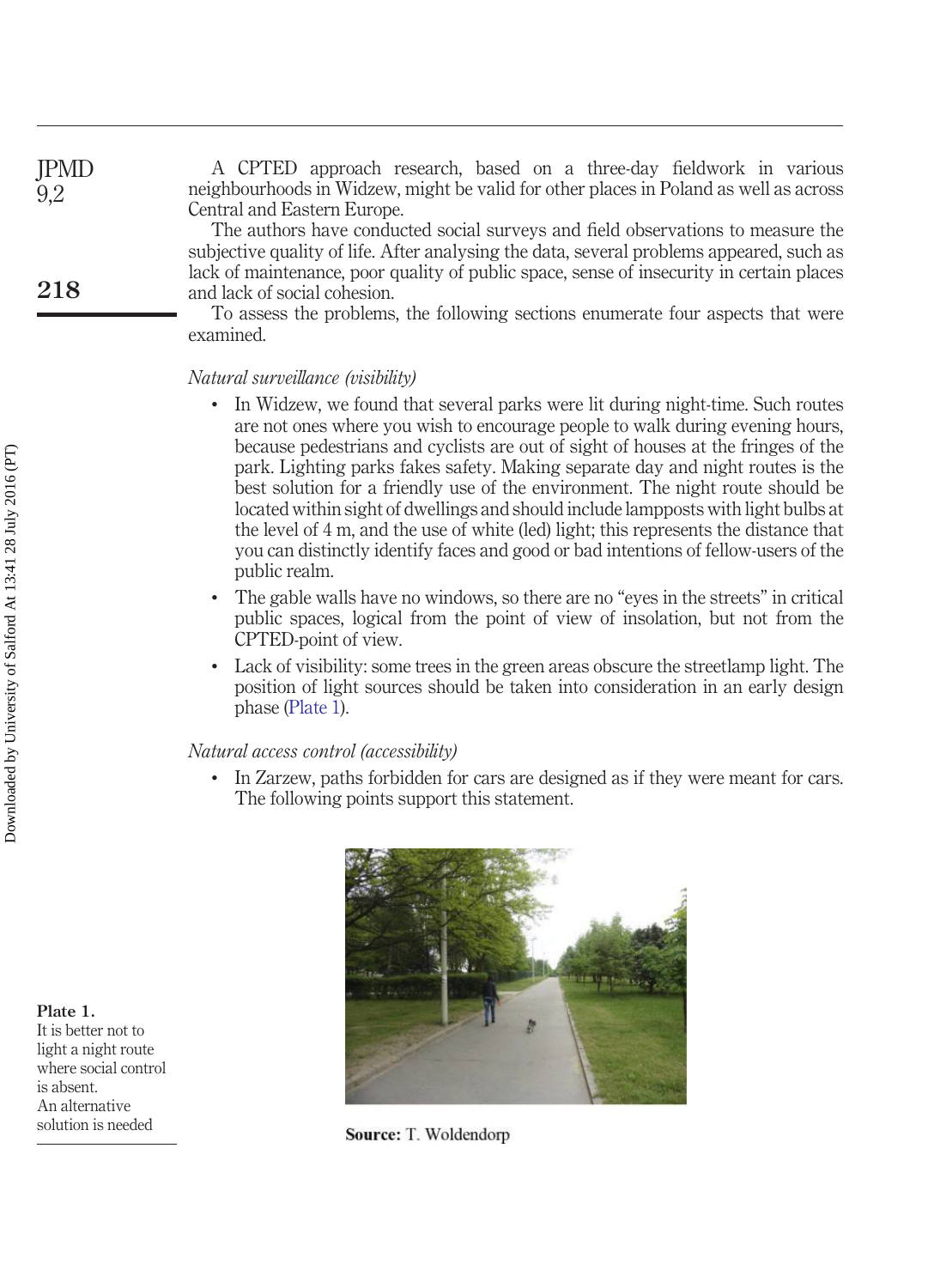| The lampposts are around 8-m-high, the height more appropriate for traffic than<br>for pedestrians/cyclists.<br>There are anti-parking objects everywhere – strange, as the given street is already<br>not meant for cars. | High-rise<br>housing |
|----------------------------------------------------------------------------------------------------------------------------------------------------------------------------------------------------------------------------|----------------------|
| Black as phalt is used, which is a car-friendly material.                                                                                                                                                                  |                      |
| • The litter containers are at the entrance of the pedestrian lane; this stimulates<br>the use of cars instead of showing that an individual is entering a pedestrian                                                      | 219                  |
| area.                                                                                                                                                                                                                      |                      |
| Accessibility in the changing use of road infrastructure: too small passages                                                                                                                                               |                      |

## *Territorial reinforcement*

• Fences around new blocks form some kind of a gated community. The public/ private space is defined, but low hedges could form a second enclosure and contribute to the improvement of the quality of life by increasing biodiversity as well.

for cyclists and pedestrians may cause aggression [\(Plate 2\)](#page-9-0).

- Creating ownership: three generations of high-rise next to each other do not constitute social cohesion per definition. Periphery green fields could be used for creating new meeting spaces for neighbours. By starting up place-making projects, inhabitants could get involved with their environment.
- Transformer boxes are set up as solids in public space: from four sides, someone with bad intentions can show up. A possible measure in the future: transformer boxes will be adopted in new building blocks.
- Illegal gardening (Guerilla gardening): still present and functioning as a sign of alternative ownership. Housing corporations: stimulating Welcome In My Backyard (WIMBY)! [\(Plate 3\)](#page-10-0)

<span id="page-9-0"></span>

**Source:** T. Woldendorp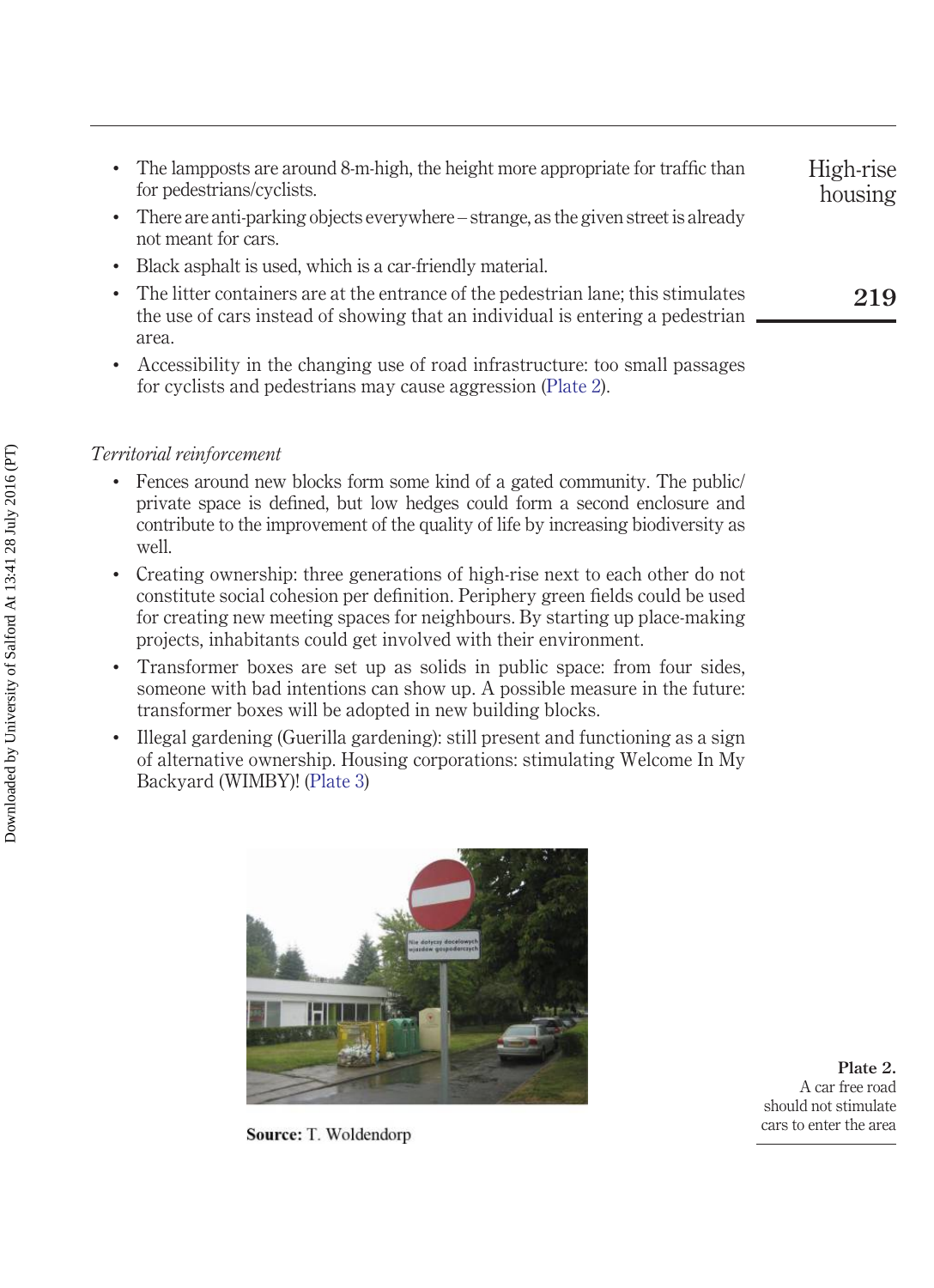# JPMD 9,2

## **220**

<span id="page-10-0"></span>**Plate 3.** Hedges as natural territorial reinforcement: good for biodiversity as well!



Source: T. Woldendorp

*Maintenance and management (attractiveness)*

- Landscape architecture does not seem to exist in public space: there is no order to the layout of plants, shrubs, bushes and trees.
- Badly maintained greenery (bushes) on the main pedestrian route to the station of Widzew may invoke the feelings of discomfort and anxiety ("The area is not a place for women at night").
- Legalizing the colonized green yard can generate a positive spin-off for ownership and people's involvement in planning their environment [\(Plate 4\)](#page-10-1).

## **Conclusions**

It appears that even at this point, certain conclusions can be made. Above all, the necessity to apply the CPTED analysis in the quasi-public space is clearly noticeable. It is this space that is often perceived by the inhabitants as dangerous. It appears that it can be easily accessed via four criteria – visibility, accessibility, territoriality and



Source: T. Woldendorp

<span id="page-10-1"></span>**Plate 4.** Legalize the colonized green yard when people feel responsible for their environment!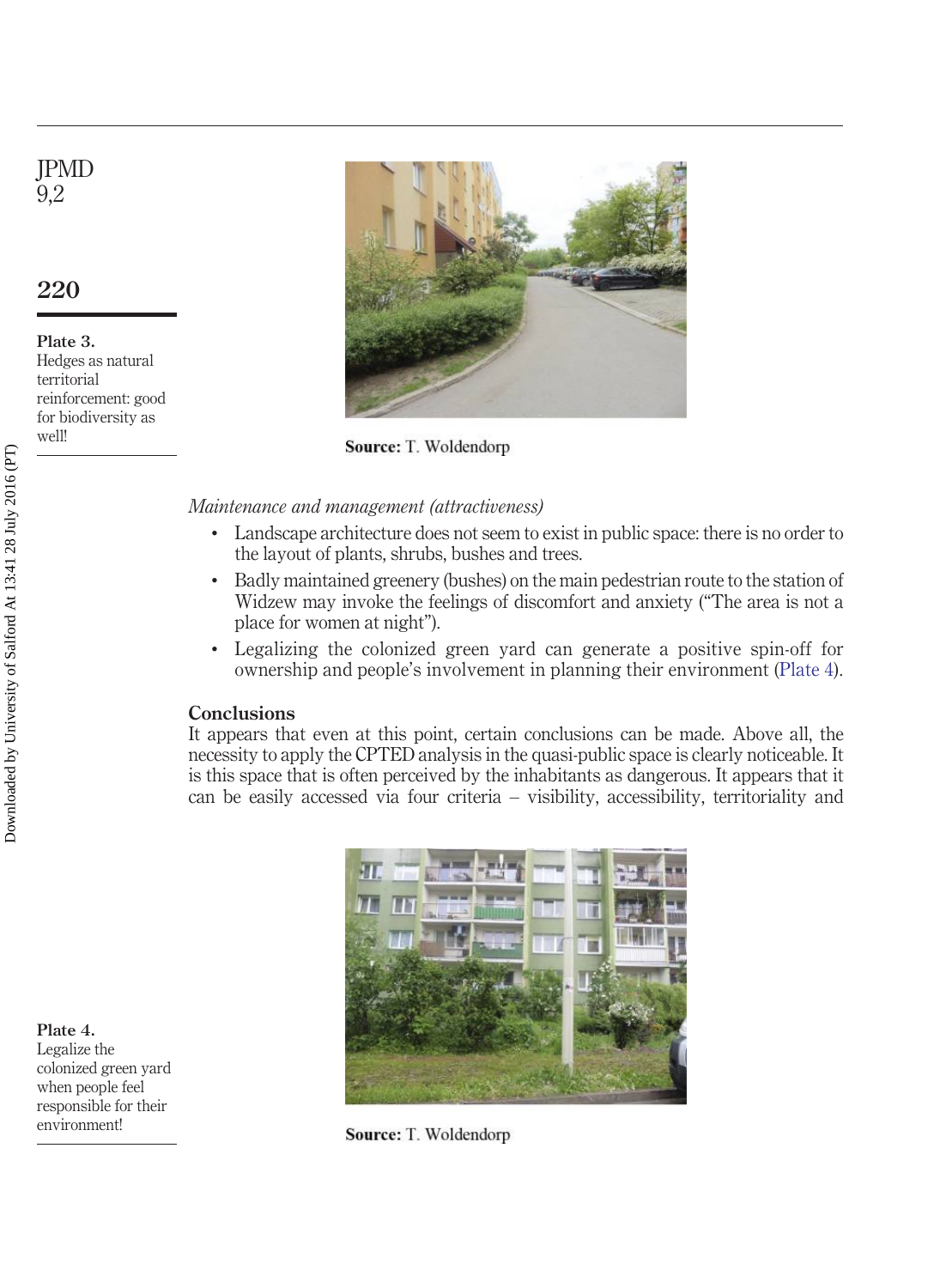attractiveness. A time factor also needs to be taken into consideration in the studies – be it a day or a season.

What is surprising is the similarity of conclusions from the field observations and the attitudes of the inhabitants of high-rise housing estates. On the other hand, a clear difference between what is subjectively perceived and really existing is observable, confirming the necessity of conducting social research and inhabitants' participation in shaping their own space. The human-focused place planning during the socialist era was not perceived as an important factor of space creation, which makes such actions even more crucial now. It can be considered a significant aspect of building a social capital in high-rise housing estates which, as a consequence, raises the quality of life of local communities.

It has already been mentioned that radical modifications in places such as high-rise housing estates are not easy. However, a part of the proposed solutions is easy to implement, for example turning off the lights in the park. Others require educating both the inhabitants of the area and the area managers. Some proposals, although requiring financial input, can be implemented alongside the necessary renovations, for example. But the real profit has to be found when landscape architects and urban planners amongst CPTED-experts in cooperation with inhabitants of the high-rise area redefine the public realm.

#### <span id="page-11-7"></span>**Notes**

- 1. The research in 2008 was conducted by a team consisting of: Anna Janiszewska, Ewa Klima, Agnieszka Rochmińska and the students of geography at the University of Łódź. In the 2014 research, they were joined by Lidia Groeger and the students of various subjects of the Faculty of Geographical Sciences of the University of Łódź.
- <span id="page-11-8"></span>2. Currently, the preparations for the next round of research are in progress; they are scheduled for the autumn of 2015.

#### **References**

- <span id="page-11-0"></span>Basista, A. (2001), "Betonowe dziedzictwo", *Architektura w Polsce w Czasach Komunizmu*, Wyd Naukowe PWN, Warszawa.
- <span id="page-11-5"></span>Baumann, K. (2006), "Jakoœc zycia w okresie pó $\overline{Y}$ nej dorosłoœci – dyskurs teoretyczny", *Gerontologia Polska*, Vol. 14 No. 4.
- <span id="page-11-4"></span>Chibnal, J.T. and Tait, R.C. (1999), "The quality of scale: a preliminary study with chronic pain patients", *[Psychological Health](http://www.emeraldinsight.com/action/showLinks?crossref=10.1080%2F08870449008400397)*, Vol. 4 No. 4, pp. 283-292.

<span id="page-11-1"></span>Crime Prevention Carusel (2007), *JAI/2004/AGIS/164*, Max-Planck-Institut, Freiburg.

<span id="page-11-3"></span>Faden, R. and Leplege, A. (2002), "Assessing quality of life: moral implications for clinical practice", *[Medical Care](http://www.emeraldinsight.com/action/showLinks?crossref=10.1097%2F00003246-200204001-00010)*, Vol. 30, pp. 166-175.

Hall, E.T. (1966), *The Hidden Dimension*, Doubleday, New York, NY.

- <span id="page-11-2"></span>Jabkowski, P. and Kilarska, A. (2013), *Poczucie bezpieczenstwa i poziom przestêpczoœci w ´ Poznaniu. Mieszkancy – samorza ´ ˛d lokalny– instytucje panstwa ´* , Wyd. Naukowe UAM, Poznań.
- <span id="page-11-9"></span>Korthals, A., Harm, J. and Woldendorp, T. (1994), *Handboek Politiekeurmerk Veilig Wonen*, Stuurgroep Experimenten Volkshuisvesting (SEV), Rotterdam.
- <span id="page-11-6"></span>Liu, B.C. (1970), *Quality of Life in the US Metropolitan Areas*, MRI Rochest, Rochester Hills, MI.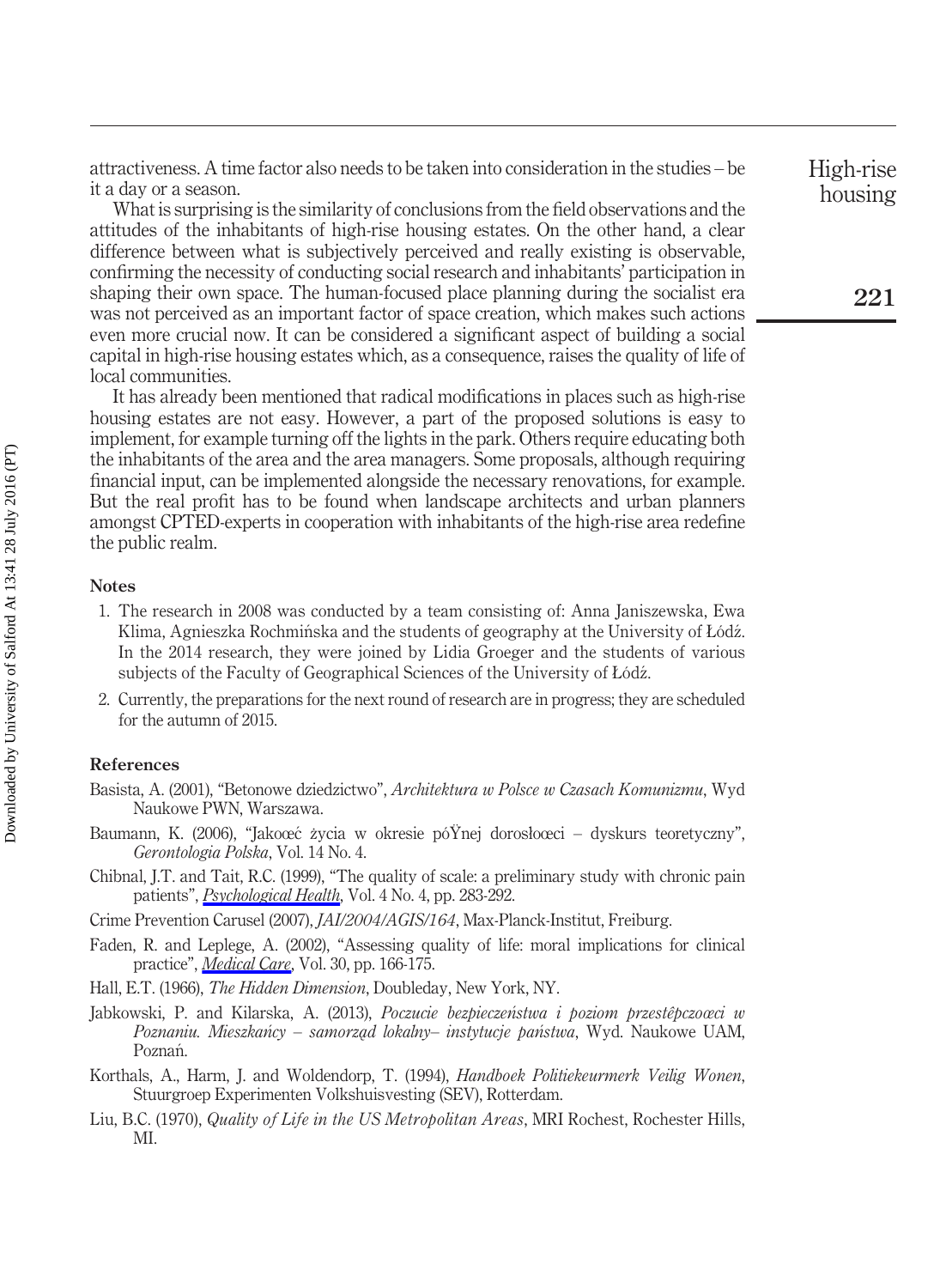<span id="page-12-12"></span><span id="page-12-2"></span><span id="page-12-1"></span><span id="page-12-0"></span>

| <b>IPMD</b><br>9,2 | Luten, I., Lopez, M., Woldendorp, T. and Van Zwam, C. (2008), Handboek Veilig Ontwerp en<br><i>Beheer</i> , Thoth, Bussum.                                                                                                                                                                           |
|--------------------|------------------------------------------------------------------------------------------------------------------------------------------------------------------------------------------------------------------------------------------------------------------------------------------------------|
|                    | Mordwa, S. (2003), "Przestêpczoœc w dużych miastach w Polsce (na przykładzie Łodzi)", in<br>Jażdżewska, I. (ed.), Funkcje Metropolitalne i Ich rola w Organizacji Przestrzeni, Łódź.                                                                                                                 |
| 222                | Mordwa, S. (2010), "Poczucie bezpieczeństwa mieszkańców wybranych osiedli w Łodzi", in<br>Madurowicz, M. (ed.), <i>Wartoœciowanie Współczesnej Przestrzeni Miejskiej</i> , Uniwersytet<br>Warszawski, Warszawa.                                                                                      |
|                    | Mordwa, S. (2011a), "Kradzieże w przestrzeni Łodzi", <i>Folia Geographica Socio-Oeconomica</i> , Acta<br>Universitatis Lodziensis, Folia Historica No. 11.                                                                                                                                           |
|                    | Mordwa, S. (2011b), "Poczucie bezpieczeństwa w Łodzi. Przykład badań mieszkańców osiedli<br>mieszkaniowych", in Dzieciuchowicz, J. (ed.), Współczesne Przemiany środowiska<br>Mieszkaniowego - Wybrane Problemy, Space-Society-Economy, Department of Spatial<br>Economy and Spatial Planning, Łódź. |
|                    | Mordwa, S. (2013), "Przestêpczoœć i poczucie bezpieczeństwa w Przestrzeni miejskiej", Przykład<br>Łodzi, Wyd. UŁ, Łódź.                                                                                                                                                                              |
|                    | Rapley, M. (2003), <i>Quality of Life Research – a Critical Introduction</i> , Sage Publications<br>Incorporation, London.                                                                                                                                                                           |
|                    | Romney, D.M. (2002), "A structural analysis of health related quality of life dimensions", <i>Human</i><br><i>Relations</i> , Vol. 45, pp. 165-176.                                                                                                                                                  |
|                    | Tischner, J. (1982), Myœlenie według wartoœci, Znak, Kraków.                                                                                                                                                                                                                                         |
|                    | van der Voordt, T. and van Wegen, H. (1990), Sociaal Veilig Ontwerpen, Publicatiebureau<br>Bouwkunde, Technische Universiteit Delft, Delft.                                                                                                                                                          |
|                    | Van Zwam, C., Bakel, J.A., Kant, F., Soomeren, P. and Vroonbout, M. (1998), <i>Politiekeurmerk</i><br><i>Veilig Wonen Nieuwbouw</i> , Rotterdam: Stuurgroep Experimenten Volkshuisvesting<br>(SEV).                                                                                                  |
|                    | Wallis, A. (1976), "Jakoœć życia – problemy i propozycje, Ruch Prawniczy, Ekonomiczny i                                                                                                                                                                                                              |

<span id="page-12-11"></span><span id="page-12-9"></span>Socjologiczny", Vol. 55 No. 2, pp. 135-150.

<span id="page-12-10"></span><span id="page-12-8"></span><span id="page-12-7"></span>Woźniak, Z. (2005), "Zdrowotne komponenty jakoœci życia mieszkańców Poznania", in Cichocki, R. (ed.), *WskaŸniki jakoœci z˙ycia mieszkanców Poznania ´* , T.I.Wyd. Naukowe UAM w Poznaniu, Poznan. ´

#### **Further reading**

<span id="page-12-6"></span><span id="page-12-5"></span><span id="page-12-4"></span><span id="page-12-3"></span>Downloaded by University of Salford At 13:41 28 July 2016 (PT) Downloaded by University of Salford At 13:41 28 July 2016 (PT)

- Bezpieczeństwo (2013), "Encyklopedia PWN", available at: <http://encyklopedia.pwn.pl/> (accessed 11 August 2015)
- Brantingham, P.J. and P.L. Brantingham (1991), *Environmental criminology*, Waveland Press, Long Grove, IL, ISBN 0-88133-539-8.
- Brown, B.B. and Altman, I. (1981), "Territoriality and residential crime: a conceptual framework", in Brantingham, P.J. and Brantingham, P.L. (Eds), *Environmental Criminology*, Beverly Hills,CA, pp. 55-76.
- Campbell, A. (1981), *The Sense of Well-Being in America: Recent Patterns and Trends*, McGraw-Hill, New York, NY.
- Clerke, F., Wareham Brian, MA and Berry, J. (1989), *Secured by Design (dwellings)*, London Metropolitan Police and South East Police Region, London.
- Coleman, A. (1985), *Utopia on Trial, Vision and Reality in Planned Housing*, Hilary Shipman, London.